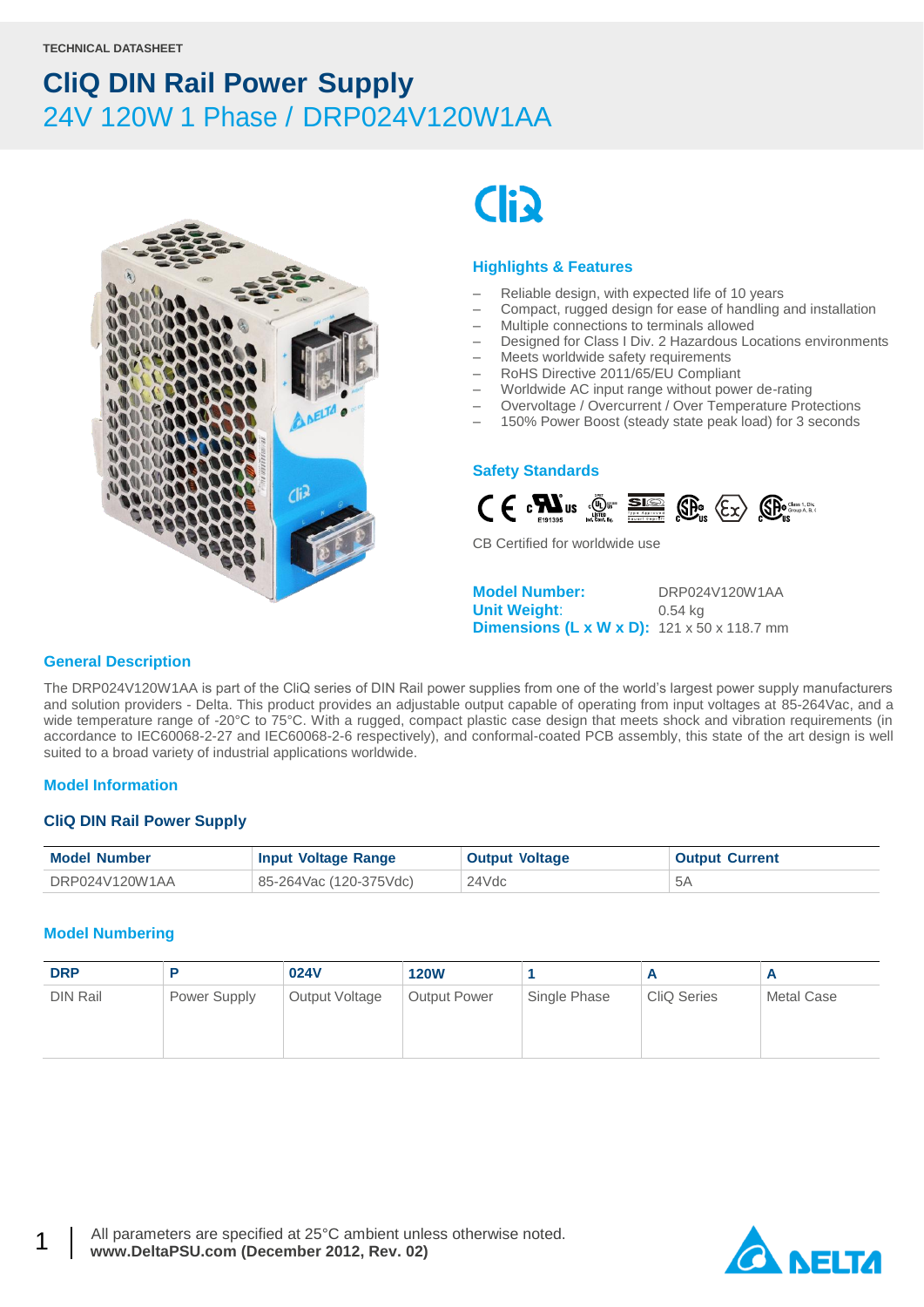#### **Specifications**

#### **Input Ratings / Characteristics**

| Nominal Input Voltage    | 100-240Vac                                 |
|--------------------------|--------------------------------------------|
| Input Voltage Range      | 85-264Vac                                  |
| Nominal Input Frequency  | 50-60Hz                                    |
| Input Frequency Range    | $47 - 63$ Hz                               |
| Nominal DC Input Voltage | 125-250Vdc                                 |
| DC Input Voltage Range   | 120-375Vdc                                 |
| Input Current            | $<$ 1.40A @ 115Vac, $<$ 0.80A @ 230Vac     |
| Efficiency               | $> 86.0\%$ @ 115Vac, $> 87.0\%$ @ 230Vac   |
| Max Inrush Current       | $< 80A \& 115$ Vac, No Damage $\& 230$ Vac |
| Power Factor             | $> 0.98 \ @$ 115Vac, $> 0.87 \ @$ 230Vac   |
| Leakage Current          | $<$ 1mA @ 240Vac                           |
|                          |                                            |

#### **Output Ratings / Characteristics**

| Nominal Output Voltage                                | 24Vdc                                                                        |
|-------------------------------------------------------|------------------------------------------------------------------------------|
| Output Voltage Tolerance                              | $\pm$ 2% (initial set point tolerance)                                       |
| Output Voltage Adjustment Range                       | 22-28Vdc                                                                     |
| Output Current                                        | 5A                                                                           |
| <b>Output Power</b>                                   | 120W                                                                         |
| Line Regulation                                       | $0.5\%$ typ. (@ 85-264Vac input, 100% input)                                 |
| Load Regulation                                       | $<$ 1% typ. (@ 85-264Vac input, 0-100% input)                                |
| Residual Ripple / PARD (20MHz)                        | $<$ 50mVpp / 240mVpp @ 25 $°C$                                               |
| Rise Time                                             | $<$ 100ms $\textcircled{2}$ nominal input (100% load, 25 $\textcircled{c}$ ) |
| Start-up Time                                         | $<$ 1000ms $\circledR$ nominal input (100% load, 25 $\circ$ C)               |
| Hold-up Time                                          | $>$ 35ms $@$ 115Vac.<br>> 70ms @ 230Vac (100% load, 25°C)                    |
| Dynamic Response (Overshoot & Undershoot O/P Voltage) | $\pm$ 5% @ 10-100% load                                                      |
| Start-up with Capacitive Loads                        | 10,000µF Max                                                                 |
|                                                       |                                                                              |

#### **Mechanical**

| Case Cover             | Aluminium                                         |
|------------------------|---------------------------------------------------|
| Dimensions (L x W x D) | 121 x 50 x 118.7 mm                               |
| Unit Weight            | $0.54$ kg                                         |
| Indicator              | Green LED (DC OK)                                 |
| Cooling System         | Convection                                        |
| Terminal<br>Input      | M4 x 3 Pins (Rated 300V/20A)                      |
| Output                 | M4 x 2 Pins (Rated 300V/20A)                      |
| Wire<br>Input          | AWG 22-14                                         |
| Output                 | AWG 22-14                                         |
| <b>Mounting Rail</b>   | Standard TS35 DIN Rail in accordance with EN60715 |



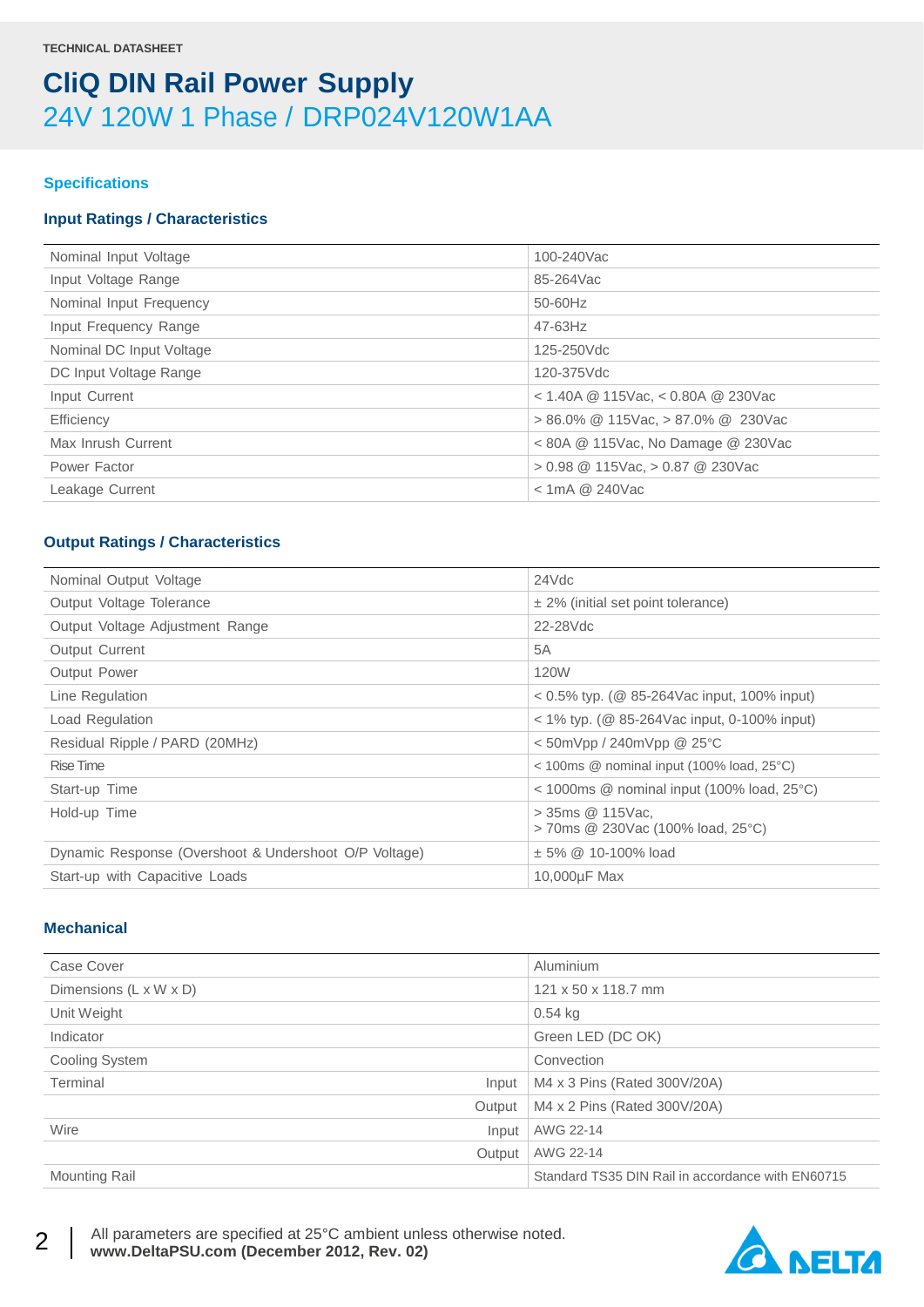#### **Environment**

| Surrounding Air Temperature<br>Operating | $-20^{\circ}$ C to $+75^{\circ}$ C                               |
|------------------------------------------|------------------------------------------------------------------|
| Storage                                  | $-25^{\circ}$ C to $+85^{\circ}$ C                               |
| Power De-rating                          | $> 50^{\circ}$ C de-rate power by 2.5% / $^{\circ}$ C            |
| <b>Operating Humidity</b>                | < 95% RH (Non-Condensing)                                        |
| <b>Operating Altitude</b>                | 2.000 Meters                                                     |
| Shock Test (Non-Operating)               | IEC60068-2-27, 30G (300m/S <sup>2</sup> ) for a duration of 18ms |
| Vibration (Non-Operating)                | IEC60068-2-6, 10Hz to 150Hz @ 50m/S <sup>2</sup> (5G peak);      |
|                                          | 90 min per axis for all X, Y, Z direction                        |
| <b>Bump</b>                              | IEC60068-2-29; 11ms / 10gn                                       |
| <b>Pollution Degree</b>                  | 2                                                                |
|                                          |                                                                  |

#### **Protections**

| Overvoltage                     | 32V +10%, SELV Output, Hicc-up Mode,<br>Non-Latching (Auto-Recovery)            |
|---------------------------------|---------------------------------------------------------------------------------|
| Overload / Overcurrent          | > 150% of rated load current, Hicc-up Mode,<br>Non-Latching (Auto-Recovery)     |
| Over Temperature                | < 80°C Surrounding Air Temperature @ 100% load,<br>Non-Latching (Auto-Recovery) |
| <b>Short Circuit</b>            | Hicc-up Mode, Non-Latching<br>(Auto-Recovery when the fault is removed)         |
| Degree of Protection            | IPX0                                                                            |
| <b>Protection Against Shock</b> | Class I without PE* connection                                                  |

\*PE: Primary Earth

#### **Reliability Data**

| <b>MTBF</b>            | $>$ 800,000 hrs. as per Telcordia SR-332      |
|------------------------|-----------------------------------------------|
| Expected Cap Life Time | 10 years (115Vac & 230Vac, 50% load $@$ 40°C) |

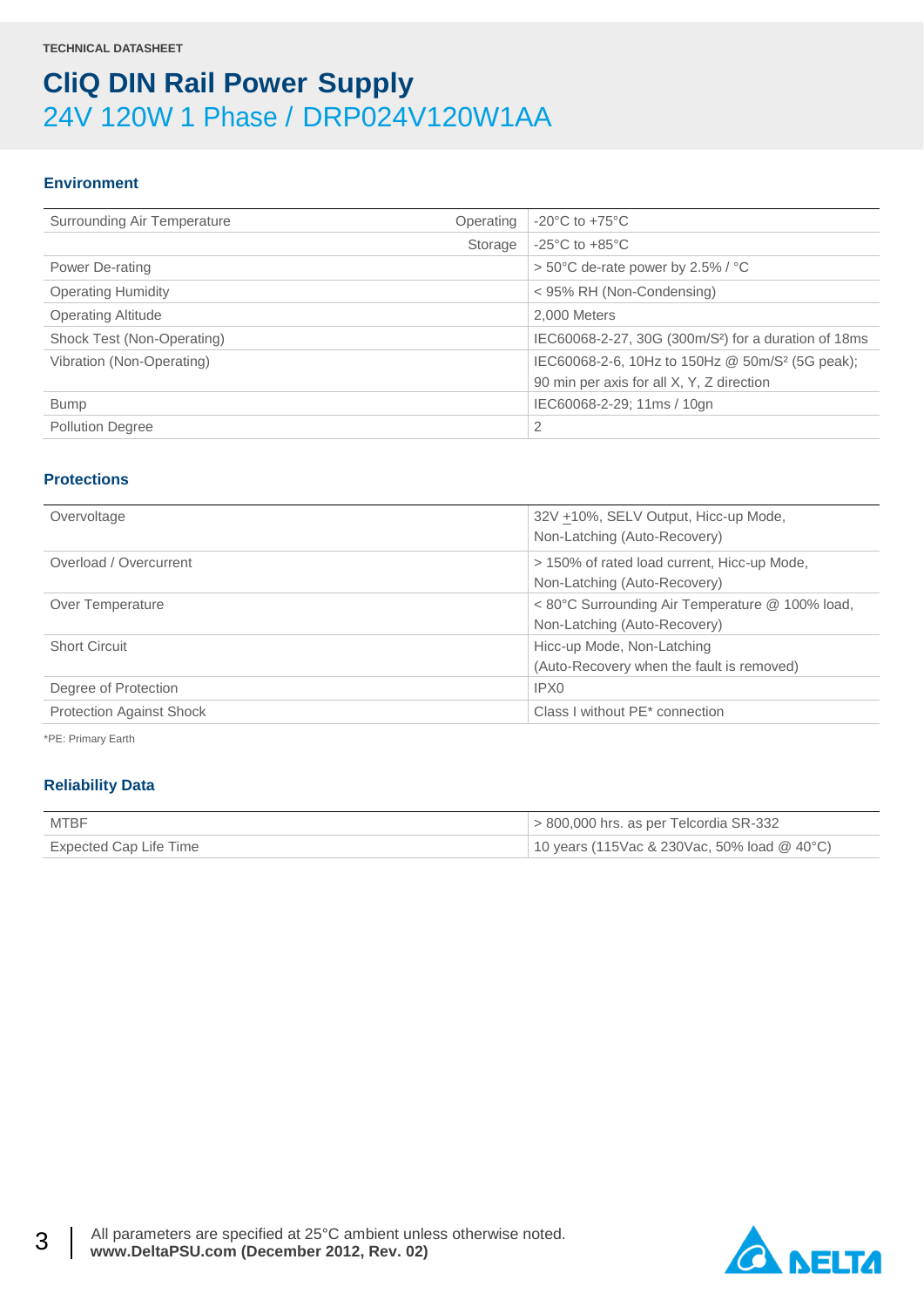#### **Safety Standards / Directives**

| Electronic Equipment in Power Installations          | EN50718 / IEC62103                                                                                                                                                         |
|------------------------------------------------------|----------------------------------------------------------------------------------------------------------------------------------------------------------------------------|
| <b>Electrical Safety</b>                             | SIQ to EN60950-1, UL/cUL recognized to UL60950-1,<br>CSA C22.2 No. 60950-1, CB scheme to IEC60950-1,<br>CSA to UL60950-1 and CSA C22.2 No. 60950-1<br>(File No. 181564)    |
| Industrial Control Equipment                         | UL/cUL listed to UL508 and CSA C22.2 No. 107.1-01.<br>CSA to CSA C22.2 No. 107.1-01 (File No. 181564)                                                                      |
| Hazardous Location / ATEX                            | CSA to CSA C22.2 No. 213-M1987, ANSI / ISA<br>12.12.01:2007 (Class I, Division 2, Group A, B, C, D, T4)<br>EN60079-0:2009, EN60079-15:2010<br>(\$x) II 3G Ex nA IIc T4 Gc) |
| (Ex) II 3G ATEX 94/9/EC;<br><b>IECEX Test Report</b> | Certificate No. ESP 09 ATEX 1 215 X;<br>For IEC60079-0, IEC60079-15                                                                                                        |
| CE.                                                  | In conformance with EMC Directive 2004/108/EC and<br>Low Voltage Directive 2006/95/EC                                                                                      |
| Material and Parts                                   | RoHS Directive 2011/65/EU Compliant                                                                                                                                        |
| Galvanic Isolation<br>Input to Output                | 4.0KVac                                                                                                                                                                    |
| Input to Ground                                      | 1.5KVac                                                                                                                                                                    |
| Output to Ground                                     | 1.5KVac                                                                                                                                                                    |

#### **EMC**

| EMC / Emissions                          |               | CISPR22, EN55022, EN55011, FCC Title 47: Class B                                                        |
|------------------------------------------|---------------|---------------------------------------------------------------------------------------------------------|
| Immunity to                              |               |                                                                                                         |
| Electrostatic Discharge                  | EN61000-4-2   | Level 4 Criteria $A^{1}$<br>Air Discharge: 15kV                                                         |
| <b>Radiated Field</b>                    | EN61000-4-3   | Contact Discharge: 8kV<br>Level 3 Criteria $A^{1}$<br>80MHz-1GHz, 10V/M with 1kHz tone / 80% modulation |
| <b>Electrical Fast Transient / Burst</b> | EN61000-4-4   | Level 3 Criteria $A^{1}$<br>2kV                                                                         |
| Surge                                    | IEC6100-4-5   | Level 3 Criteria $A^{1}$<br>Common Mode <sup>2)</sup> : 2kV<br>Differential Mode <sup>3</sup> : 1kV     |
| Conducted                                | EN61000-4-6   | Level 3 Criteria $A^{1}$<br>150kHz-80MHz, 10Vrms                                                        |
| Power Frequency Magnetic Fields          | EN61000-4-8   | Level 3 Criteria $A^{1}$<br>10A/Meter                                                                   |
| Voltage Dips                             | EN61000-4-11  | Level 3 Criteria $A^{1}$<br>100% dip; 1 cycle (20ms); Self Recoverable                                  |
| Low Energy Pulse Test (Ring Wave)        | IEC61000-4-12 | Level 3 Criteria $A^{1}$<br>Common Mode <sup>2)</sup> : 2kV<br>Differential Mode <sup>3</sup> : 1kV     |

1) Criteria A: Normal performance within the specification limits

2) Asymmetrical: Common mode (Line to earth)

3) Symmetrical: Differential mode (Line to line)



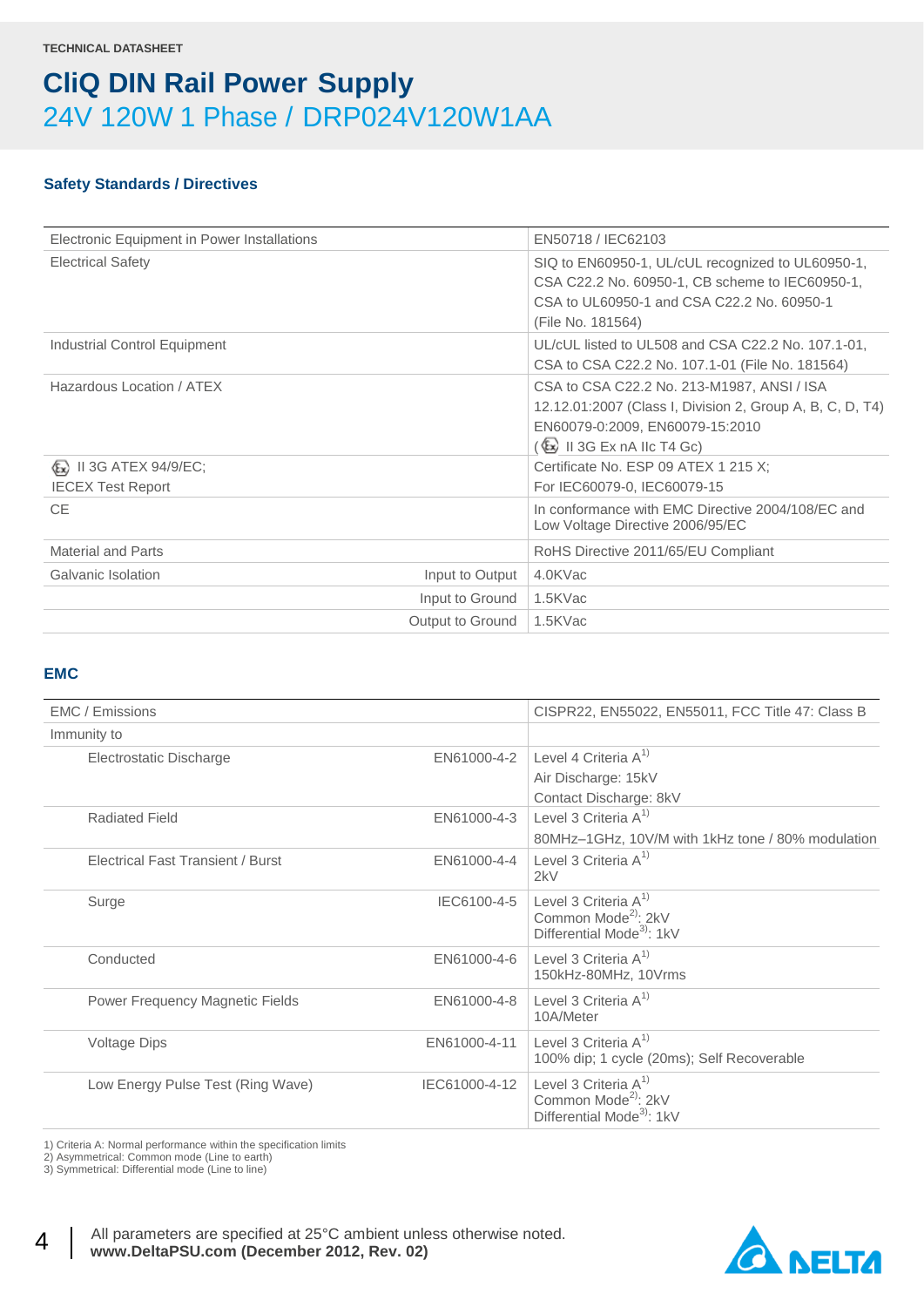**Block Diagram**



**Device Description**



- 1) Input terminal block connector
- 2) Output terminal block connector
- 3) DC voltage adjustment potentiometer
- 4) DC OK control LED (Green)

5

5) Universal mounting rail system

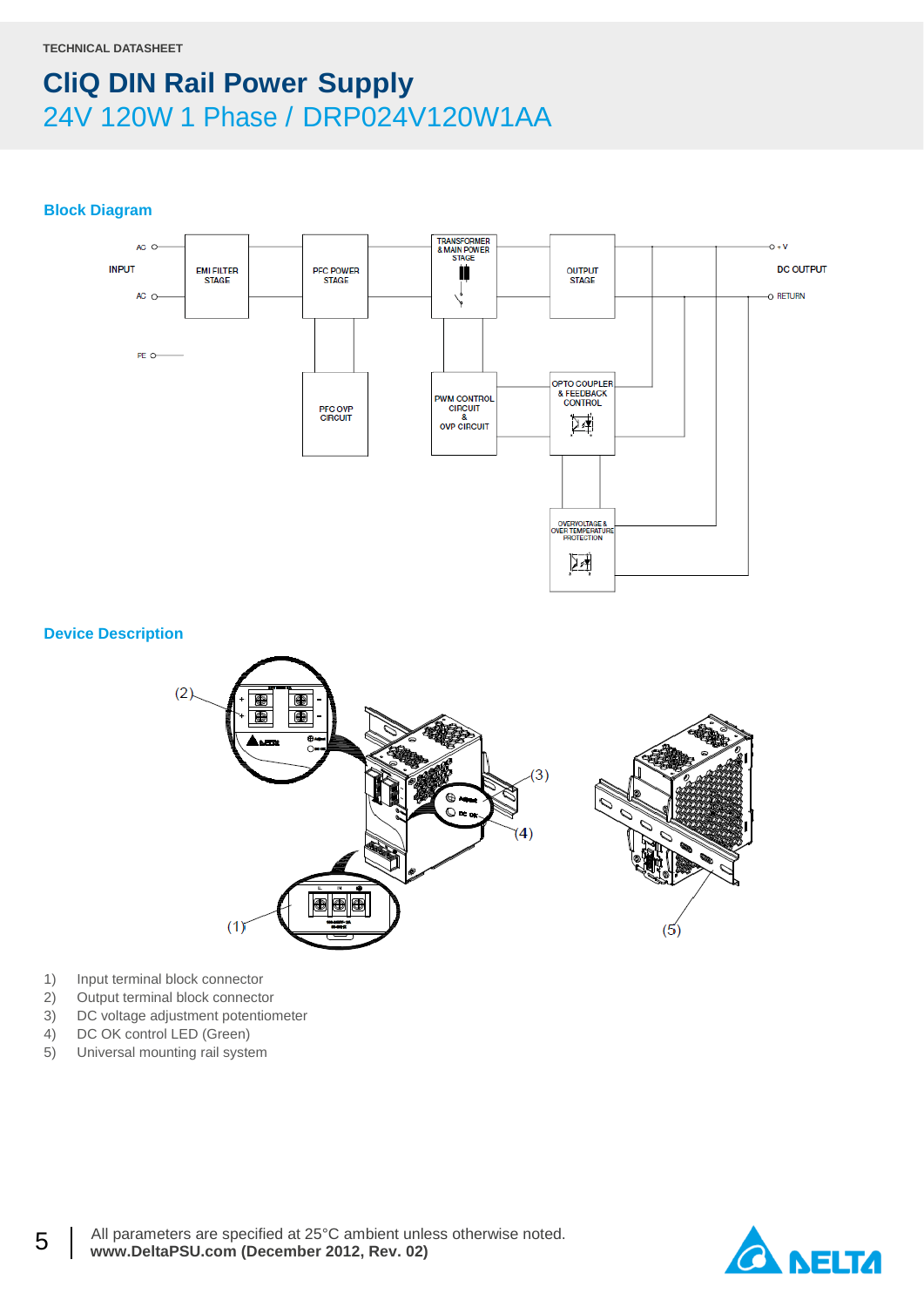#### **Dimensions**

**L x W x D:** 121 x 50 x 118.7 mm







#### **Engineering Data**

### **De-rating** Note

6



**Fig. 1.1 De-rating for Vertical Mounting Orientation** > 50°C de-rate power by 2.5% / °C

- 1. Power supply components may degrade, or be damaged, when the power supply is continuously used outside the shaded region, refer to the graph shown in Fig. 1.1.
- 2. If the output capacity is not reduced when the surrounding air temperature >50°C, the device will run into Over Temperature Protection. When activated, the output voltage will go into bouncing mode and will recover when the surrounding air temperature is lowered or the load is reduced as far as necessary to keep the device in working condition.
- 3. If the device has to be mounted in any other orientation, please do not hesitate to contact **info@deltapsu.com** for more details.
- 4. In order for the device to function in the manner intended, it is also necessary to keep a safety distance of 20mm with adjacent units while the device is in operation.
- 5. Depending on the surrounding air temperature and output load delivered by the power supply, the device housing can be very hot!

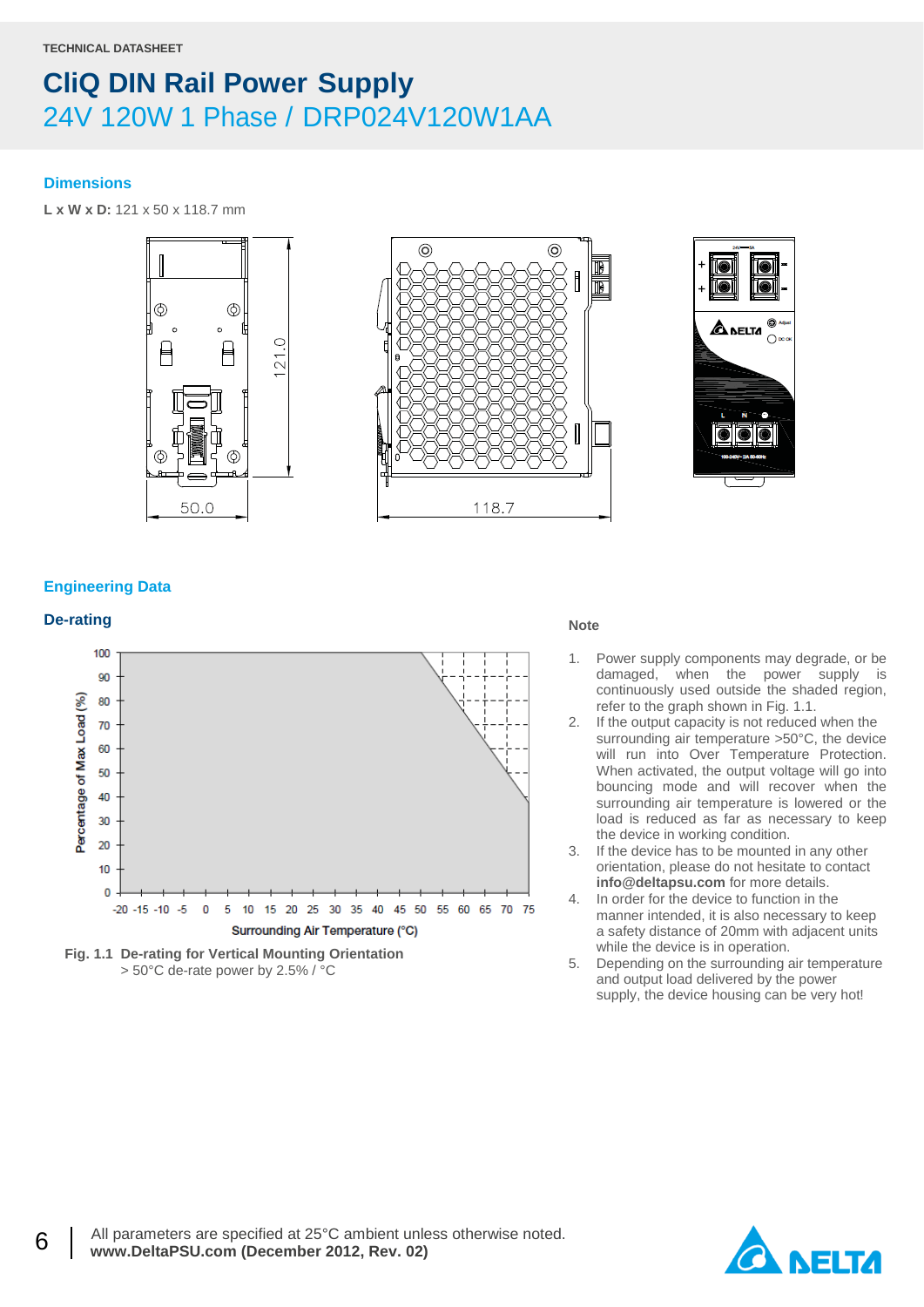#### **Output De-rating VS. Input Voltage**



■No output power de-rating across the entire input voltage range

#### **Assembly & Installation**

The power supply unit (PSU) can be mounted on 35mm DIN rails in accordance with EN60715. The device should be installed with input terminal blocks at the bottom.

Each device is delivered ready to install.

#### **Mounting**





7

Snap on the DIN rail as shown in Fig. 2.1:

- 1. Tilt the unit upwards and insert it onto the DIN rail.
- 2. Push downwards until stopped.
- 3. Press against the bottom front side for locking.
- 4. Shake the unit slightly to ensure that it is secured.

#### **Dismounting**





**Fig. 2.1 Mounting Fig. 2.2 Dismounting**

To uninstall, pull or slide down the latch with screw driver as shown in Fig 2.2. Then slide the power supply unit (PSU) in the opposite direction, release the latch and pull out the power supply unit (PSU) from the rail.

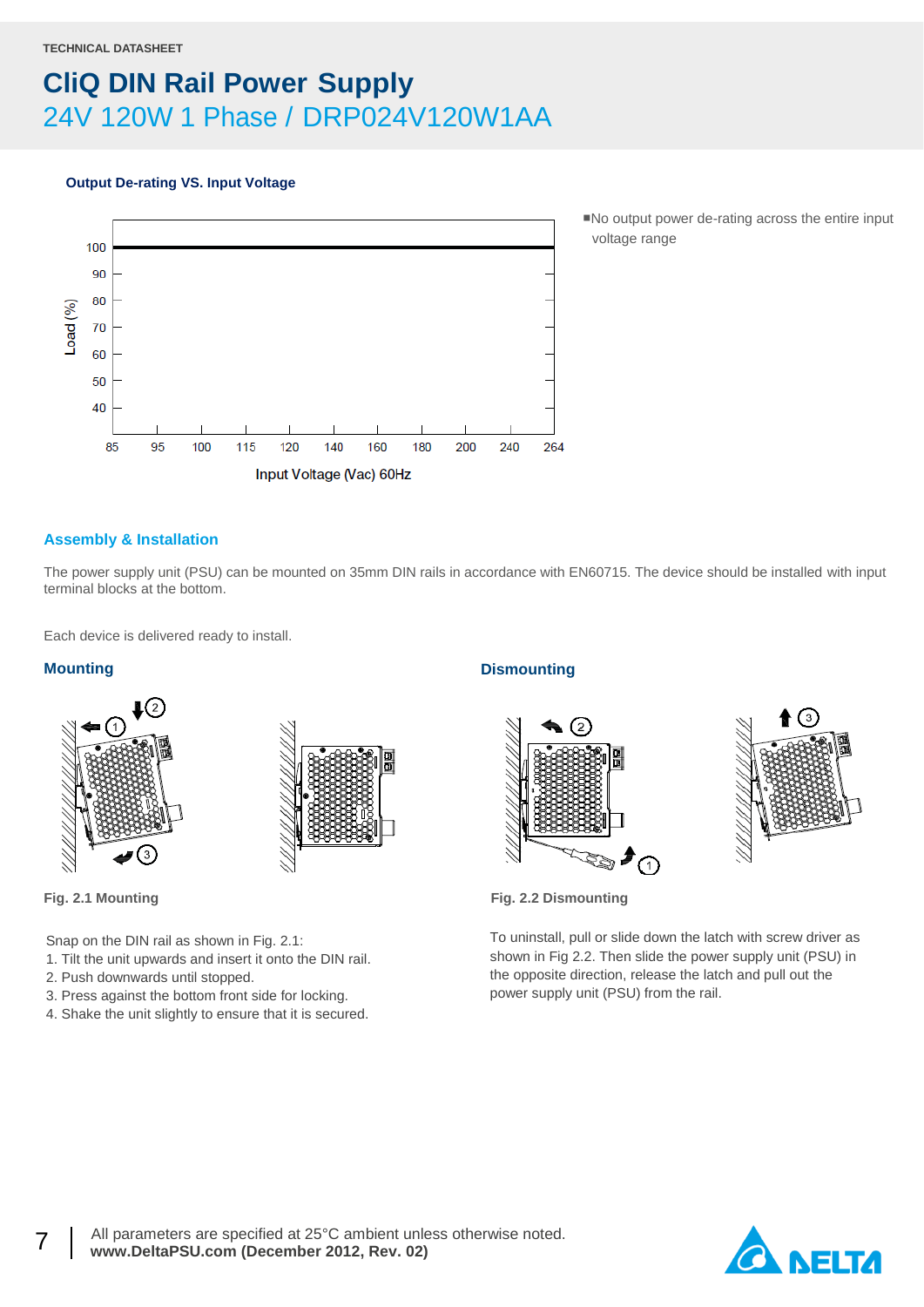#### **Safety Instructions**



- ALWAYS switch mains of input power OFF before connecting and disconnecting the input voltage to the unit. If mains are not turned OFF, there is risk of explosion / severe damage.
- **To guarantee sufficient convection cooling, keep a distance of 50mm above and below the device as well as a lateral distance of 20mm to other units.**
- Note that the enclosure of the device can become very hot depending on the surrounding air temperature and load of the power supply. Risk of burns!
- Only plug in and unplug connectors when power is turned off!
- DO NOT insert any objects into the unit.
- Hazardous voltages may be present for up to 5 minutes after the input mains voltage is disconnected. Do not touch the unit during this time.
- The power supplies unit must be installed in an IP54 enclosure or cabinet in the final installation. The enclosure or cabinet must comply with EN60079-0 or EN60079-15.
- The power supplies are built in units and must be installed in a cabinet or room (condensation free environment and indoor location) that is relatively free of conductive contaminants.

#### **Functions**

■ **Graph illustrating the Start-up Time, Rise Time, and Hold-up Time**



#### **Start-up Time**

The time required for the output voltage to reach 90% of its set value, after the input voltage is applied.

#### **Rise Time**

The time required for the output voltage to change from 10% to 90% of its set value.

### **Hold-up Time**

8

Hold up time is the time when the AC input collapses and output voltage retains regulation for a certain period of time. The time required for the output to reach 95% of its set value, after the input voltage is removed.

 All parameters are specified at 25°C ambient unless otherwise noted.  **www.DeltaPSU.com (December 2012, Rev. 02)**

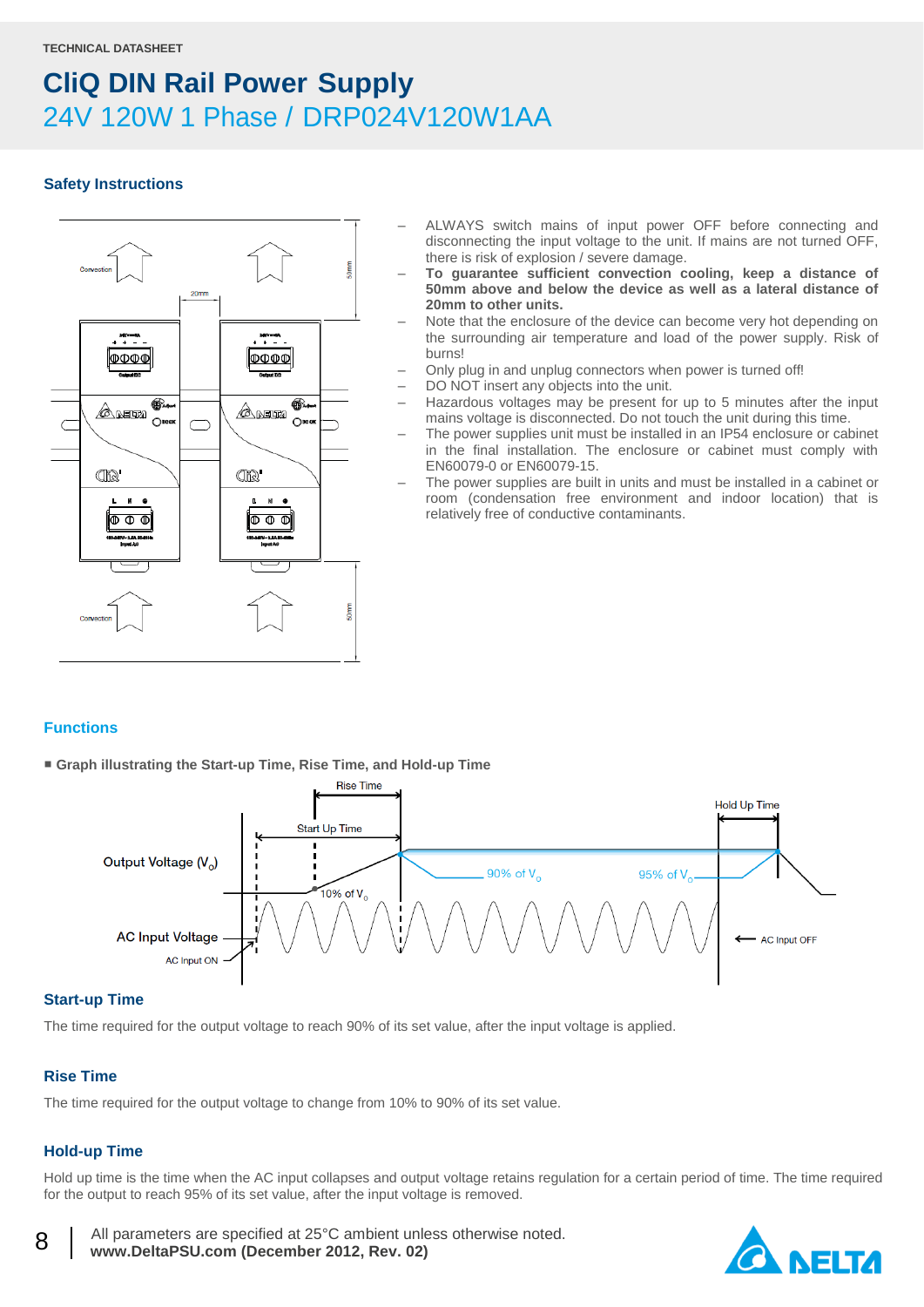#### **Inrush Current**

Inrush current is the peak, instantaneous, input current measured and, occurs when the input voltage is first applied. For AC input voltages, the maximum peak value of inrush current will occur during the first half cycle of the applied AC voltage. This peak value decreases exponentially during subsequent cycles of AC voltage.



#### **Surge Load**

It is the reserve power available constantly that allows reliable startup of loads with high inrush current. After the output has reached its steady state set value, the power supply can support surge loads of up to 150% of maximum rated load (Io Max), for a maximum duration of 3 seconds. The maximum allowed rate of load change is 0.1amps per microseconds, and the voltage can vary ±5% from the set value during the duration of the surge load.



#### **Step Load Response**

The power supply output voltage will remains within  $±5\%$  of its steady state value, when subjected to a dynamic load from 10 to 100% of its rated current.



#### **Overvoltage Protection**

The power supply's overvoltage circuit will be activated when its internal feedback circuit fails. The output voltage shall not exceed its specifications defined on Page 3 under "Protections".



#### **Overload & Overcurrent Protections**

The power supply's Overload (OLP) and Over current (OCP) Protections will be activated when output current exceeds 150% of  $I<sub>O</sub>$  (Max load). In such occurrence, the  $V<sub>O</sub>$  will start to droop and once the power supply has reached its maximum power limit, the protection is activated and the power supply will go into "Hiccup mode" (Auto-Recovery). The power supply will recover once the fault condition of the OLP and OCP is removed and  $I<sub>O</sub>$  is back within the specifications.



Additionally, if the IO is <150% but >100% for a prolong period of time (depending on the load), the Over Temperature Protection (OTP) will be activated due to high temperature on critical components. The power supply will then go into "Hiccup mode" until the fault is removed.

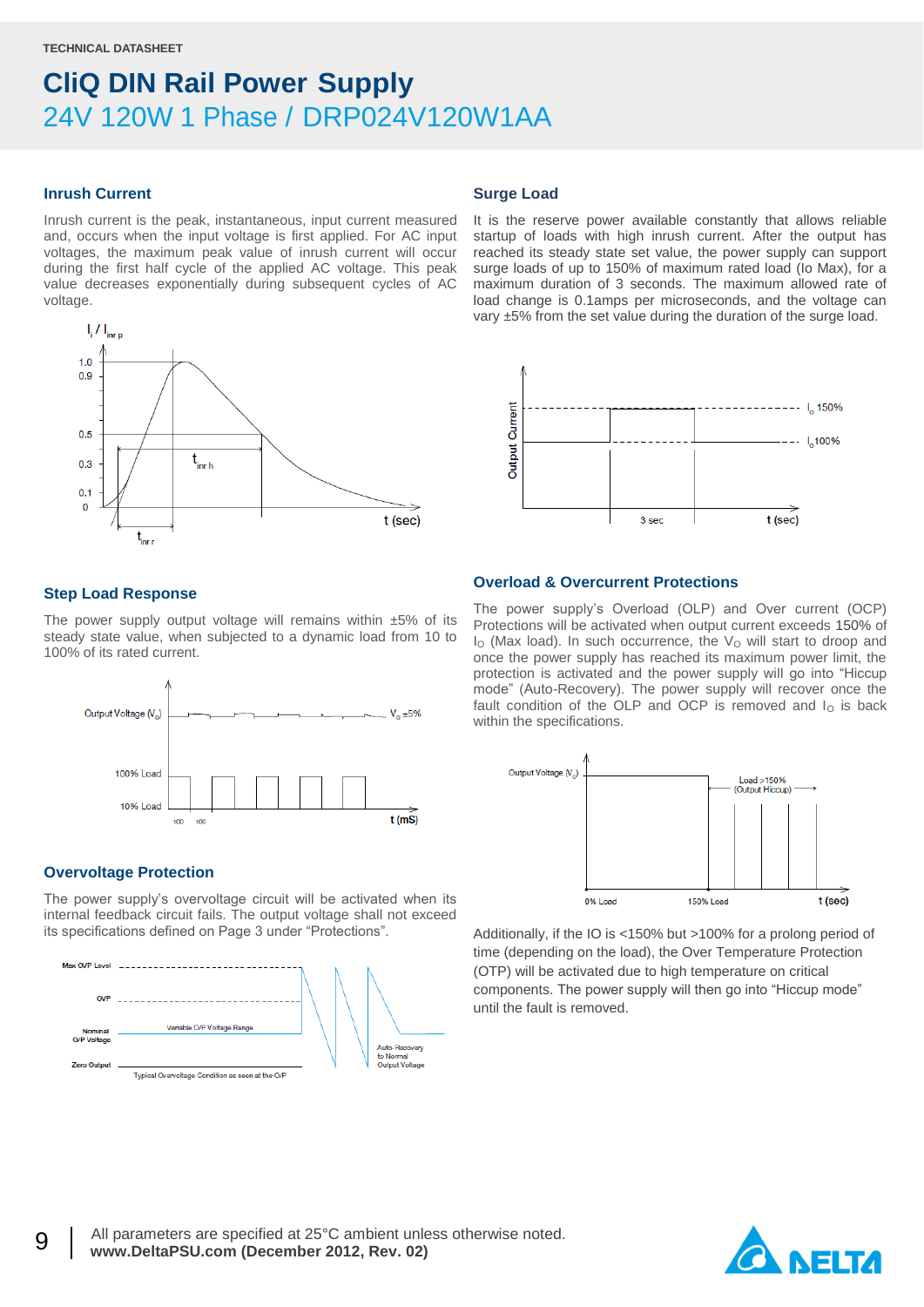#### **Over Temperature Protection**

As mentioned above, the power supply also has Over Temperature Protection (OTP). This is activated when the overload condition persists for an extended duration and the output current is below the overload trigger point but >100% load. In the event of a higher operating condition at 100% load, the power supply will run into OTP when the surrounding air temperature is >80°C. When activated, the output voltage will go into bouncing mode until the operating surrounding air temperature drops to 50°C or output capacity is reduced as recommended in the derating graph.

#### **Operating Mode**



**Fig. 3.1 Redundancy / Parallel Operation Connection Diagram**

**\*Vdrop will vary from 0.60V to 0.90V (Typical 0.65V) depending on the load current and surrounding air temperature.**

#### **Parallel Operation**

These DRR modules can also be used for Parallel function in order to increase the output power by N+1 (e.g. 2.5A + 2.5A = 5A or 2.5A + 2.5A + 2.5A = 7.5A) or current sharing, and thus increasing the power supply and system reliability. Though the DRP024V120W1AA is not designed for current sharing, a good current sharing between two power supplies can be achieved by following simple steps as below (Refer to Fig. 3.1 for the Connection Diagram).

#### **Step 1.**

Set output load condition for both supplies at 50% and measure the output voltages.

#### **Step 2.**

10

Adjust output voltages to the same level or within ±25mV difference.

#### **Short Circuit Protection**

The power supply's output OLP/OCP function also provides protection against short circuits. When a short circuit is applied, the output current will operate in "Hiccup mode", as shown in the illustration in the OLP/OCP section on this page. The power supply will return to normal operation after the short circuit is removed.

#### **Redundancy Operation**

In order to ensure proper redundancy operation for the power supply unit (PSU), ensure that the output voltage difference between the two units is kept at 0.45~0.50V for 24V supplies. Follow simple steps given below to verify:

#### **Step 1.**

Measure output voltage of PSU 1 and PSU 2. If PSU 1 is the master unit, then Vo of PSU 1 must be higher than PSU 2.

In order to set the output voltage, connect the power supply to 50% load and set the PSU 1 and PSU 2 output voltage.

#### **Step 2.**

Connect the right DRR module, 20A as per the system requirement to the power supply units PSU 1 and PSU 2 at  $V_{in}$  1 & V<sub>in</sub> 2 respectively.

#### **Step 3.**

Connect the system load from  $V_{\text{out}}$ . Please note that output voltage  $V_{out}$  from DRR module will be =  $V<sub>O</sub>$  (output voltage of power supply) –  $V_{drop}^*$  (in DRR module).

#### **Step 3.**

Connect PSU 1 and PSU 2 with the DRR-20A module and measure at  $V_{in}$  1 &  $V_{in}$  2 to verify the voltage difference. Ensure the voltages are within ±25mV.

#### **Step 4.**

Output voltage from DRR module  $V_{\text{out}}$  will be =  $V_{\text{O}}$  (output voltage of power supply) –  $V_{drop}^*$  (in DRR module).

**\*Vdrop will vary from 0.60V to 0.90V (Typical 0.65V) depending on the load current and surrounding air temperature.**

 All parameters are specified at 25°C ambient unless otherwise noted.  **www.DeltaPSU.com (December 2012, Rev. 02)**